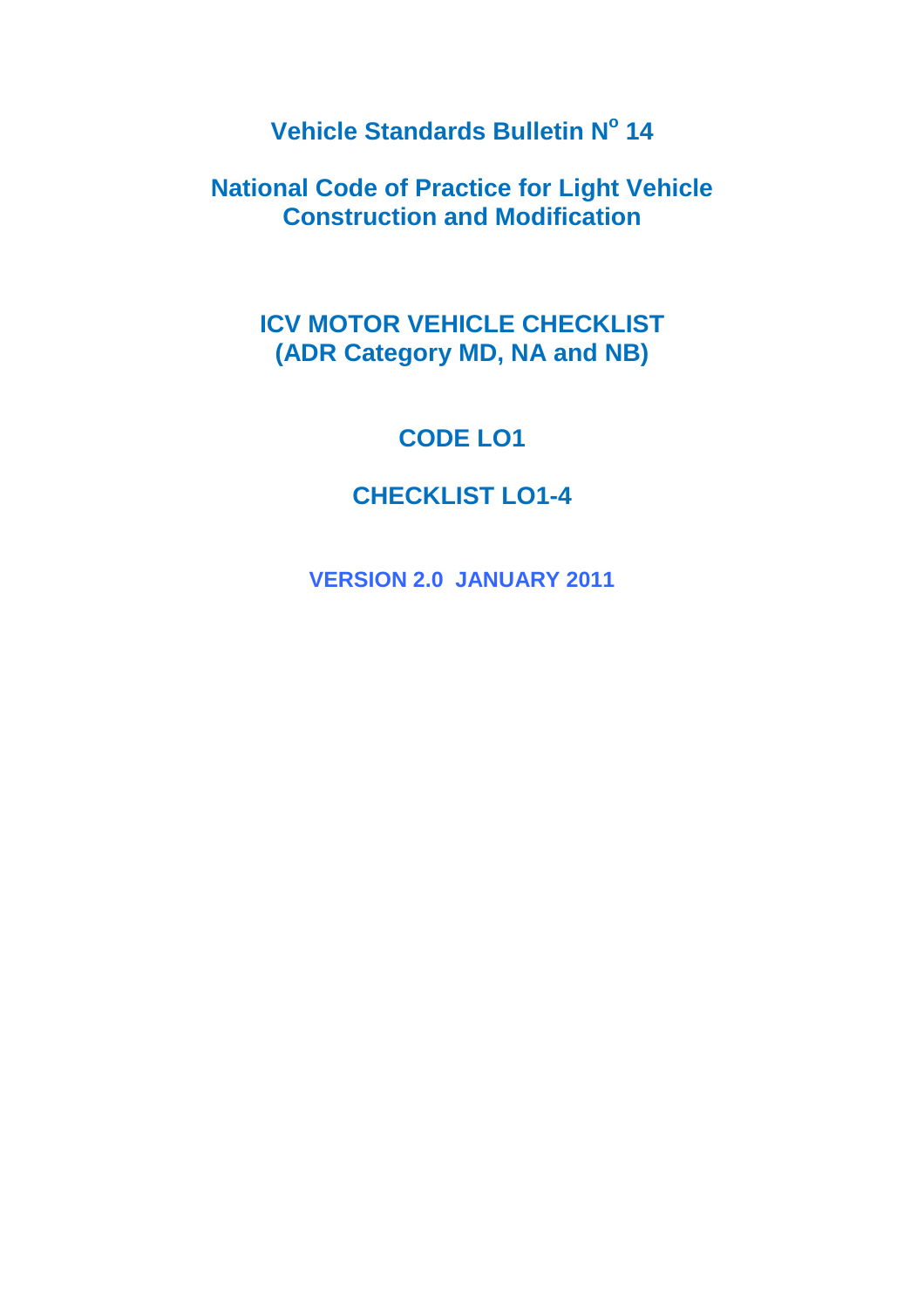## **Owner Details**

| <b>Owner's Name</b> |               |
|---------------------|---------------|
| <b>Address</b>      |               |
|                     |               |
| <b>Telephone</b>    | <b>Mobile</b> |
| <b>Email</b>        |               |

# **Vehicle Details**

| <b>Make</b><br><b>Model</b>         |  |  |  | Year of<br><b>Manufacture</b> |                                                             |  |  |  |  |  |  |  |  |
|-------------------------------------|--|--|--|-------------------------------|-------------------------------------------------------------|--|--|--|--|--|--|--|--|
| <b>Vehicle Mass</b><br>(kg)         |  |  |  |                               | <b>Fuel Tank Certification</b><br>Number (where applicable) |  |  |  |  |  |  |  |  |
| <b>VIN/Chassis</b><br><b>Number</b> |  |  |  |                               |                                                             |  |  |  |  |  |  |  |  |

# **Engine Details**

| <b>Make</b>                                         | <b>Type</b>                    |                               | No. of<br><b>Cylinders/Rotors</b> |            |
|-----------------------------------------------------|--------------------------------|-------------------------------|-----------------------------------|------------|
| <b>Displacement</b>                                 | <b>Litres or</b>               | <b>Cubic</b><br><b>Inches</b> | Year of<br><b>Manufacture</b>     |            |
| <b>ADR Engine was</b><br>designed to<br>comply with | <b>Maximum Power</b><br>Output |                               | <b>KW</b> or                      | <b>BHP</b> |
| <b>Signatory Certification</b>                      |                                |                               |                                   |            |
| <b>Vehicle Certified By</b><br>(Signatory)          |                                |                               |                                   |            |
| <b>Signatory Employer</b><br>(if applicable)        |                                |                               |                                   |            |

**Signatory's Signature Date Date Date Date** 

| <b>VIN</b>                     | Certificate N° | <b>Signature</b> |
|--------------------------------|----------------|------------------|
|                                |                |                  |
| Notes:                         |                |                  |
|                                |                |                  |
|                                |                |                  |
| Version $2.0 - 1$ January 2011 |                | Page 2 of 11     |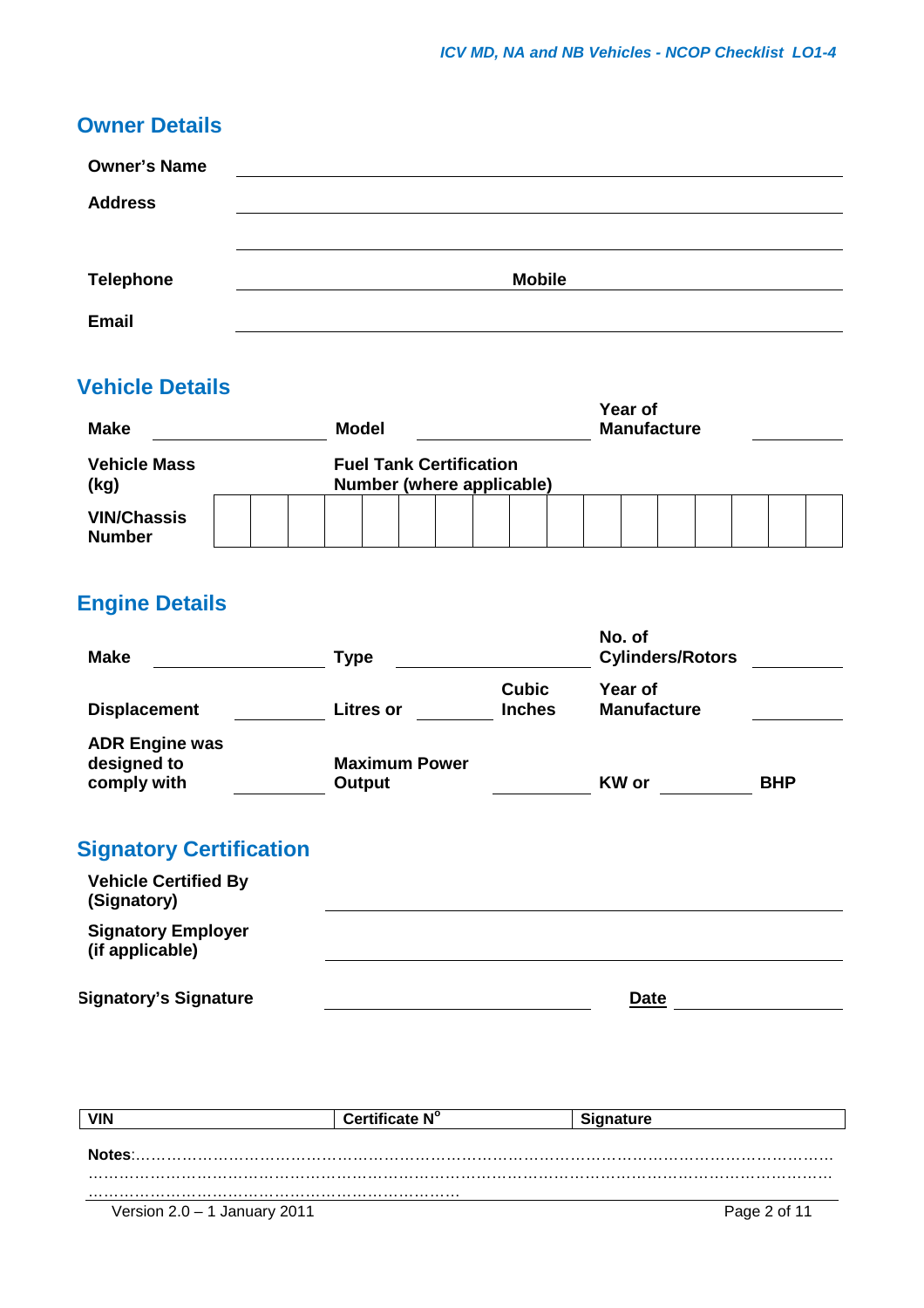| <b>MAKE:</b>                                                                                                                                                                          |  | <b>MODEL</b> |  |  |  |                      |    |      |      |            |            |                         |            |            |                                  |  |  |
|---------------------------------------------------------------------------------------------------------------------------------------------------------------------------------------|--|--------------|--|--|--|----------------------|----|------|------|------------|------------|-------------------------|------------|------------|----------------------------------|--|--|
|                                                                                                                                                                                       |  |              |  |  |  |                      |    |      |      |            |            |                         |            |            |                                  |  |  |
| <b>ENGINE No.</b>                                                                                                                                                                     |  |              |  |  |  |                      |    |      | VIN: |            |            |                         |            |            |                                  |  |  |
|                                                                                                                                                                                       |  |              |  |  |  |                      |    |      |      |            |            |                         |            |            |                                  |  |  |
| $(Y = Yes, N = No, NA = Not Applicable)$<br><b>ADR 1/00 REVERSING SIGNAL LAMPS</b>                                                                                                    |  |              |  |  |  |                      |    |      |      |            |            |                         |            |            |                                  |  |  |
| <b>FEATURE</b>                                                                                                                                                                        |  |              |  |  |  |                      |    |      |      | Compliance |            |                         |            |            |                                  |  |  |
| Reversing light or lights fitted and operate continuously only when reverse gear selected and ignition<br>switched on?                                                                |  |              |  |  |  |                      |    |      |      |            |            | $Y \Box N \Box NA \Box$ |            |            |                                  |  |  |
| Colour white/amber?                                                                                                                                                                   |  |              |  |  |  |                      |    |      |      |            |            |                         |            |            | $Y \Box N \Box NA \Box$          |  |  |
| Number of lamps one/two (circle)?                                                                                                                                                     |  |              |  |  |  |                      |    |      |      |            |            |                         |            |            |                                  |  |  |
|                                                                                                                                                                                       |  |              |  |  |  | Compliance with rule |    |      |      |            |            |                         |            |            | $Y \square N \square NA$         |  |  |
| ADR 2/00 DOOR LATCHES AND HINGES                                                                                                                                                      |  |              |  |  |  |                      |    |      |      |            |            |                         |            |            |                                  |  |  |
| <b>FEATURE</b>                                                                                                                                                                        |  |              |  |  |  |                      |    |      |      |            |            |                         |            |            | Compliance                       |  |  |
| Two (fully latched and secondary) latch positions?                                                                                                                                    |  |              |  |  |  |                      |    |      |      |            | Y.         |                         |            |            | NA I                             |  |  |
| Locks on all side doors and operating mechanism in the interior?                                                                                                                      |  |              |  |  |  |                      |    |      |      |            | ΥI         |                         | $N$ $\Box$ |            | <b>NA</b>                        |  |  |
|                                                                                                                                                                                       |  |              |  |  |  | Compliance with rule |    |      |      |            |            | Υl                      | N LI       |            | <b>NA</b>                        |  |  |
| ADR 3/00 - SEATS AND SEAT ANCHORAGES                                                                                                                                                  |  |              |  |  |  |                      |    |      |      |            |            |                         |            |            |                                  |  |  |
| <b>FEATURE</b>                                                                                                                                                                        |  |              |  |  |  |                      |    |      |      |            |            |                         |            |            | Compliance                       |  |  |
| Self-locking restraining device and release control provided on all hinged seats or seat backs?                                                                                       |  |              |  |  |  |                      |    |      |      |            |            | YП                      | $N$ $\Box$ |            | $NA$ $\Box$                      |  |  |
| Where seat must hinge or fold to permit access to or egress from another seating position, is release<br>control readily accessible to the occupant of the seat immediately behind?   |  |              |  |  |  |                      |    |      |      |            |            |                         |            |            | $Y \Box N \Box NA \Box$          |  |  |
|                                                                                                                                                                                       |  |              |  |  |  | Compliance with rule |    |      |      |            |            |                         |            |            | Y O N O NA U                     |  |  |
| ADR 4/00 - SEATBELTS (ALL CATEGORIES)                                                                                                                                                 |  |              |  |  |  |                      |    |      |      |            |            |                         |            |            |                                  |  |  |
| <b>FEATURE</b>                                                                                                                                                                        |  |              |  |  |  |                      |    |      |      |            |            |                         |            | Compliance |                                  |  |  |
| Are seat belts fitted?                                                                                                                                                                |  |              |  |  |  |                      |    |      |      |            | Y          |                         |            |            | <b>NA</b>                        |  |  |
| Are they ADR compliant                                                                                                                                                                |  |              |  |  |  |                      |    |      |      |            | Y          |                         | N          |            | <b>NA</b>                        |  |  |
| Are newly installed seat belts new?                                                                                                                                                   |  |              |  |  |  |                      |    |      |      |            |            | YЦ                      | $N$ $\Box$ |            | <b>NA</b>                        |  |  |
| If an alternate standard, are they an equivalent ADR standard (eg RAWS Guidelines)?                                                                                                   |  |              |  |  |  |                      |    |      |      |            |            |                         |            |            | $Y \Box N \Box NA \Box$          |  |  |
| All seat belts in good working condition?                                                                                                                                             |  |              |  |  |  |                      |    |      |      |            |            | ΥI                      | $N$ $\Box$ |            | <b>NA</b>                        |  |  |
| Retractor lap sash seat belts on all outboard seating positions for year of manufacture                                                                                               |  |              |  |  |  |                      |    |      |      |            |            | ΥI                      | NI         |            | NA I                             |  |  |
| Lap belts, at least, for all other seating positions?                                                                                                                                 |  |              |  |  |  |                      | Υl | N LI |      | <b>NA</b>  |            |                         |            |            |                                  |  |  |
| ADR 5/00 - ANCHORAGES FOR SEATBELTS                                                                                                                                                   |  |              |  |  |  |                      |    |      |      |            |            |                         |            |            |                                  |  |  |
| <b>FEATURE</b>                                                                                                                                                                        |  |              |  |  |  |                      |    |      |      |            | COMPLIANCE |                         |            |            |                                  |  |  |
| Seat belt anchorages for all seating positions?                                                                                                                                       |  |              |  |  |  |                      |    |      |      |            |            | YП                      |            |            | $N \square$ $NA \square$         |  |  |
| All outboard seating positions include an upper anchorage (except second row MC vehicle category,<br>vehicles with no permanent structure and third row folding seats in cargo area)? |  |              |  |  |  |                      |    |      |      |            |            |                         |            |            | Y O N O NA O                     |  |  |
| Lap anchor points on opposite sides of 'Seating Reference Plane'; minimum separation at least 165<br>mm?                                                                              |  |              |  |  |  |                      |    |      |      |            |            |                         |            |            | $Y \square N \square NA \square$ |  |  |

|                                | Certificate N° | <b>Signature</b> |
|--------------------------------|----------------|------------------|
|                                |                |                  |
| Notes:                         |                |                  |
|                                |                |                  |
| Version $2.0 - 1$ January 2011 |                | Page 3 of 11     |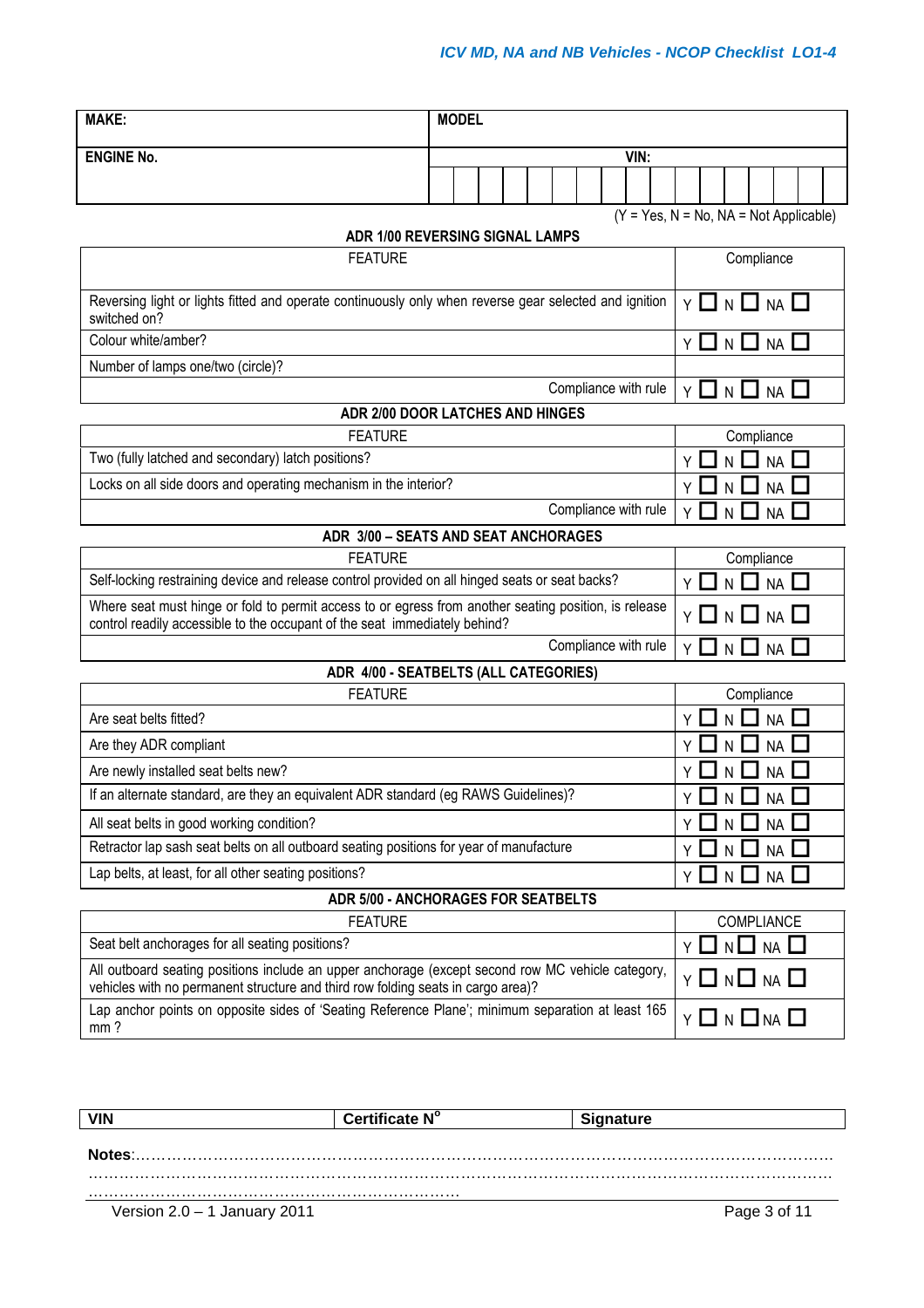#### *ICV MD, NA and NB Vehicles - NCOP Checklist LO1-4*

| Compliance with rule                                                                                                      | ᆜ N 凵<br>Y  <br>NA                  |
|---------------------------------------------------------------------------------------------------------------------------|-------------------------------------|
| ADR 6/00 - DIRECTION INDICATOR LAMPS                                                                                      |                                     |
| Direction turn signal lamps, front, rear and side fitted?                                                                 | Y LI N LI NA LI                     |
| Colour amber?                                                                                                             | <b>NA</b>                           |
| Visibility 45 <sup>0</sup> inboard and 80 <sup>0</sup> outboard front and rear?                                           | NA                                  |
| Side repeater has rearwards visibility from 5 <sup>0</sup> outboard?                                                      | NA                                  |
| Compliance with rule                                                                                                      | $Y \mid$<br>NA I<br>N.              |
| ADR 7/00 - HYDRAULIC BRAKE HOSES                                                                                          |                                     |
| Hydraulic brake hoses that comply with ADR 42 need not comply with this rule.                                             |                                     |
| <b>FEATURE</b>                                                                                                            | COMPLIANCE                          |
| Hydraulic brake hoses comply with SAE J1401, FMVSS 106 (Circle)?                                                          | $Y \square N \square NA \square$    |
| For any one brake hose, identify                                                                                          |                                     |
|                                                                                                                           | #                                   |
| (2)                                                                                                                       |                                     |
| All brake hoses in a good condition and not perished or damaged?                                                          | YUNU<br><b>NA</b>                   |
| Compliance with rule                                                                                                      | Y  <br>N<br><b>NA</b>               |
| ADR 8/00 and 8/01 - SAFETY GLAZING MATERIAL                                                                               |                                     |
| <b>FEATURE</b>                                                                                                            | COMPLIANCE                          |
| All glazing suitably marked?                                                                                              | Y<br><b>NA</b>                      |
| Windscreen glass marked as being laminated?                                                                               | ΥI<br>N ∐<br><b>NA</b>              |
|                                                                                                                           |                                     |
|                                                                                                                           |                                     |
|                                                                                                                           |                                     |
|                                                                                                                           |                                     |
| Do surface tinted windows meet minimum 35% light transmittance and maximum 10% reflectance<br>values (visual assessment)? | $Y \Box N \Box NA \Box$             |
| Compliance with rule                                                                                                      | Y □ N □ NA □                        |
| ADR 11/00 - INTERNAL SUN VISORS                                                                                           |                                     |
| <b>FEATURE</b>                                                                                                            | COMPLIANCE                          |
| Sun visors padded with energy absorbtion material?                                                                        | $\Box$<br>$NA$ $\square$<br>N<br>Υl |
| No rigid material edges less than 3 mm radius?                                                                            | $NA$ $\square$<br>N                 |
| Compliance with rule                                                                                                      | ΥΩ<br>N L<br>-1<br>NA               |

| <b>VIN</b>                     | Certificate N° | <b>Signature</b> |
|--------------------------------|----------------|------------------|
|                                |                |                  |
| Notes:                         |                |                  |
|                                |                |                  |
| Version $2.0 - 1$ January 2011 |                | Page 4 of 11     |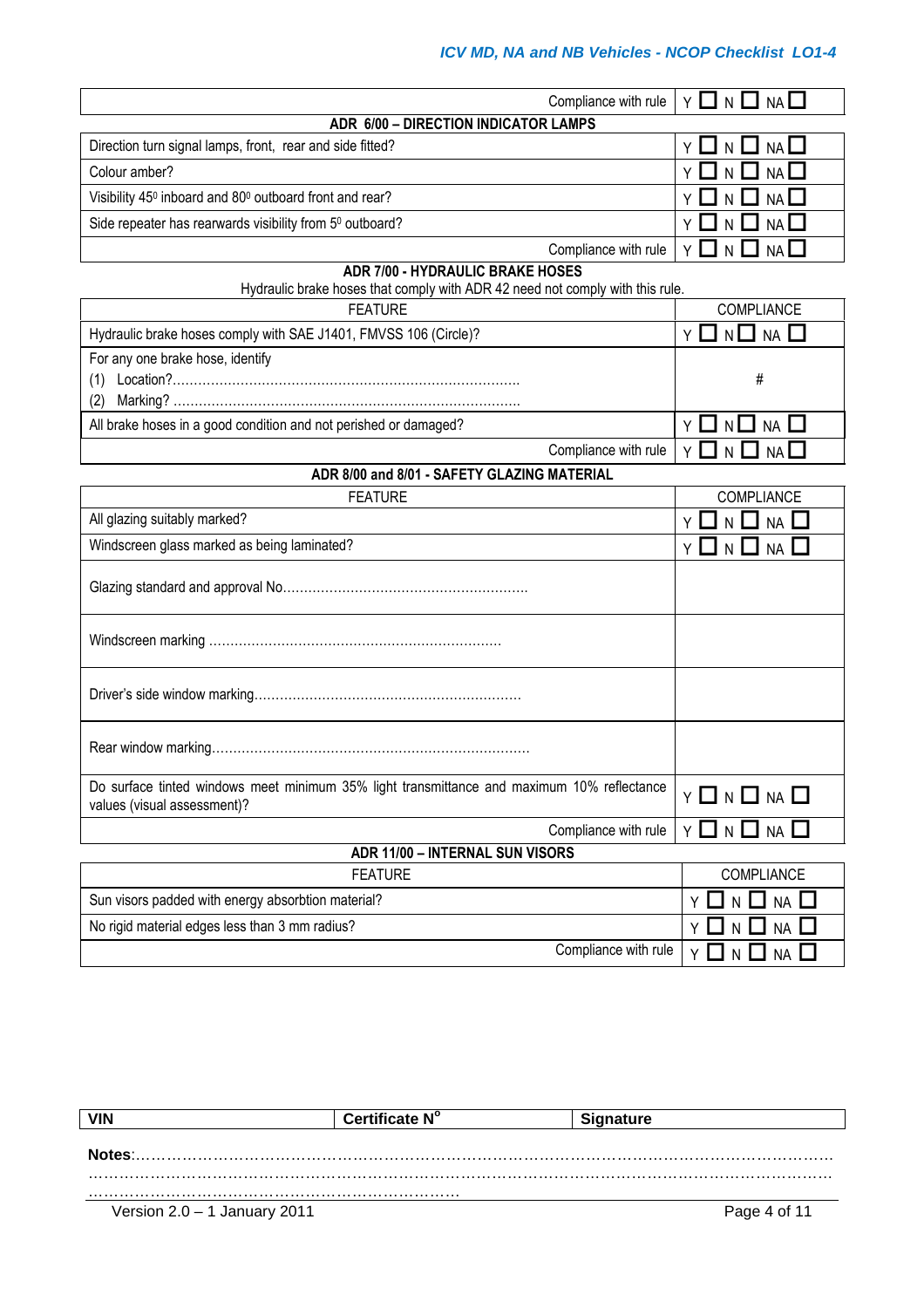#### **ADR 12/00 - GLARE REDUCTION IN THE FIELD OF VIEW**

| <b>FEATURE</b>                                                              | <b>COMPLIANCE</b>                                        |
|-----------------------------------------------------------------------------|----------------------------------------------------------|
| Are All Surfaces Of The Following Items Dull Metal Or Non-Metallic;         |                                                          |
| windscreen wiper arms and blades<br>(1)                                     | $\Box$ N $\Box$ NA $\Box$                                |
| internal windscreen mouldings<br>(2)                                        | Y O N O NA O                                             |
| horn ring and hub of steering wheel<br>(3)                                  | Y <b>N N N NA N</b>                                      |
| internal rear vision mirror frame and mounting bracket: and<br>(4)          | Y O N O NA O                                             |
| steering column mounted control levers and gear selectors quadrants.<br>(5) | Y LI N LI NA LI                                          |
|                                                                             | Compliance with rule $\forall$ $\Box$ N $\Box$ NA $\Box$ |

#### **ADR 13/00 - INSTALLATION OF LIGHTS & LIGHT SIGNALLING DEVICES**

#### (Effective date for MA vehicles July 1988)

**NOTE** These inspection items are based on the latest issue of ADR 13/00. Vehicles may be certified to previous versions of ADR 13/00 that were in force at the time the vehicle was originally built.

(1) All lamps constituting a pair must be symmetrical about the centre line of the vehicle.

(2) All forward and rearward facing lamps must be visible through 45<sup>0</sup> inboard and XX outboard without obstruction.

(3) Lamps must be undamaged and lenses untinted, uncracked and not excessively faded.

| Main beam headlamps          | $Y \Box N \Box NA \Box$                                               |
|------------------------------|-----------------------------------------------------------------------|
| Dipped beam headlamps        | $Y \square N \square M \square$                                       |
| Front fog lamp(s) (optional) | $Y \square N \square M \square$                                       |
| Reversing lamp(s)            | $Y \Box N \Box NA \Box$                                               |
| Direction indicator lamps    | $Y \Box N \Box NA \Box$                                               |
| Hazard warning lamps         | $Y \Box N \Box NA \Box$                                               |
| Cornering lamps (optional)   | $Y \square N \square M \square$                                       |
| Stop (brake) lamps           | $Y \Box N \Box NA \Box$                                               |
|                              | Compliance with rule $\vert \gamma \square \cap \square$ NA $\square$ |

#### **ADR 14/00 - REAR VISION MIRROR**

| <b>FEATURE</b>                                                             | <b>COMPLIANCE</b>                                               |
|----------------------------------------------------------------------------|-----------------------------------------------------------------|
| Reflective surface of RHS mirror flat?                                     | <b>Y □ N □ NA □</b>                                             |
|                                                                            |                                                                 |
| Reflective surface of internal mirror flat?                                | Y O N O NA O                                                    |
| If LHS external mirror fitted, is it 'Flat' or 'Convex'? (circle one).     |                                                                 |
| RHS external mirror adjustable from the drivers seating position?          | $Y \Box N \Box NA \Box$                                         |
| RHS external mirror not obscured by the unwiped portion of the windscreen? | $Y \Box N \Box NA \Box$                                         |
|                                                                            | Compliance with rule $\vert \gamma \Box \vert_N \Box$ NA $\Box$ |

| <b>VIN</b>                     | <b>Certificate N°</b> | <b>Signature</b> |  |
|--------------------------------|-----------------------|------------------|--|
|                                |                       |                  |  |
| Notes:                         |                       |                  |  |
|                                |                       |                  |  |
| Version $2.0 - 1$ January 2011 |                       | Page 5 of 11     |  |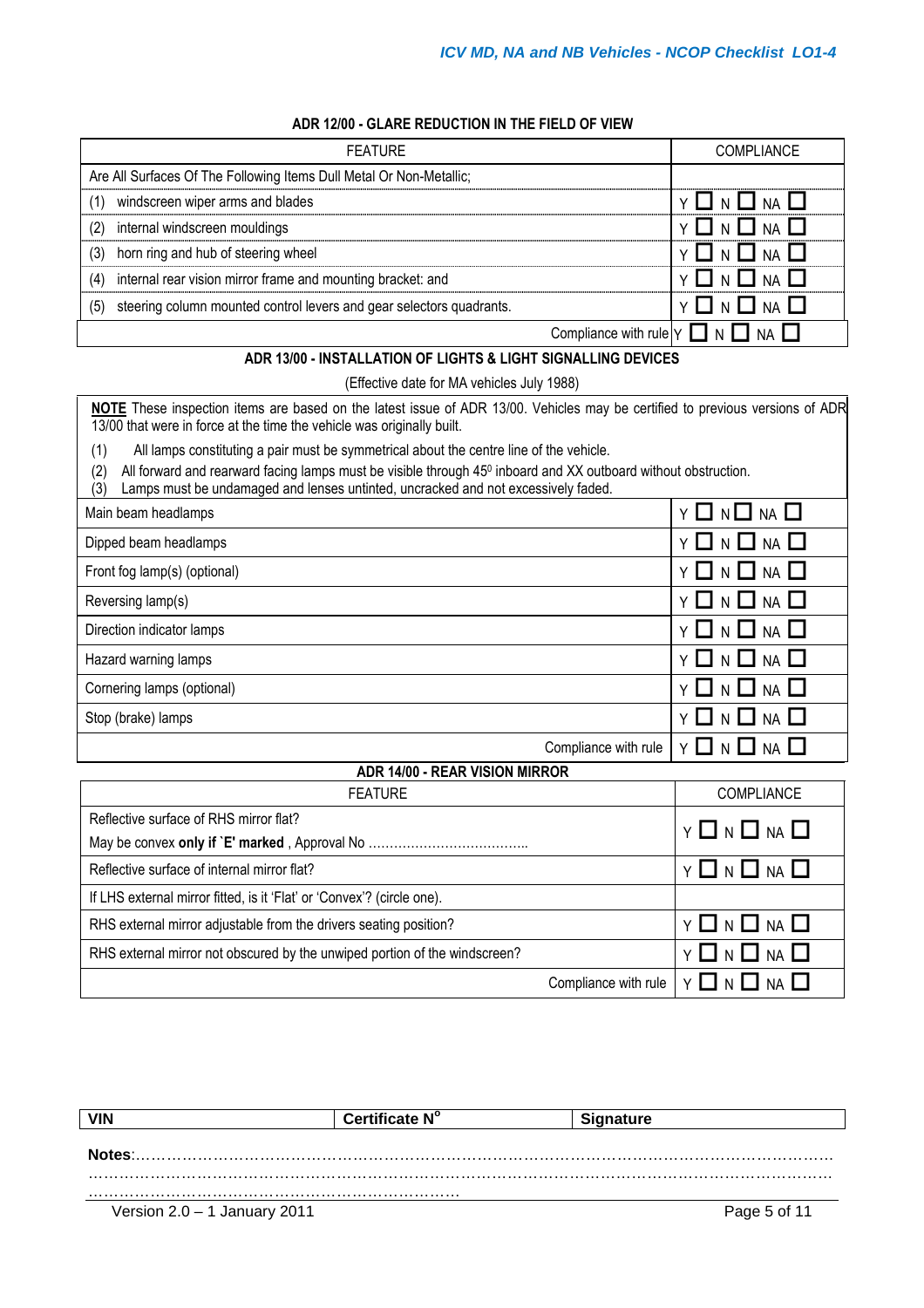| <b>ADR 15/00 - DEMISTING OF WINDSCREEN</b> |  |  |
|--------------------------------------------|--|--|
|--------------------------------------------|--|--|

| <b>FEATURE</b>                                                                                                 | <b>COMPLIANCE</b>                    |  |
|----------------------------------------------------------------------------------------------------------------|--------------------------------------|--|
| Provision made for windscreen demisting?                                                                       | Y □ N □ NA □                         |  |
| Fan air velocity sufficient to demist windscreen within the specified test procedure?                          | Y 囗 N 囗 NA 囗                         |  |
| Compliance with rule                                                                                           | $Y \square N \square NA \square$     |  |
| ADR 16/00 - WINDSCREEN WIPERS & WASHERS                                                                        |                                      |  |
| <b>FEATURE</b>                                                                                                 | <b>COMPLIANCE</b>                    |  |
| Corresponding areas wiped in front of the driver and the front seat passenger?                                 | N $\square$ NA $\square$<br>∣ I<br>Y |  |
| Wiper and washer controls readily accessible to driver?                                                        | Y □ N □ NA □                         |  |
| Number of frequencies? (including intermittent cycles)                                                         |                                      |  |
| Windscreen washing system operational and serviceable?                                                         | Y □ N □ NA □                         |  |
| Windscreen washing system reservoir capacity at least 1 litre?                                                 | Y □ N □ NA □                         |  |
| Compliance with rule                                                                                           | $Y \ \Box \ N \ \Box \ N \ A \ \Box$ |  |
| <b>ADR 18/00 - INSTRUMENTATION</b>                                                                             |                                      |  |
| <b>FEATURE</b>                                                                                                 | COMPLIANCE                           |  |
| Speedometer on driver's side and all visual indicators readily visible by the driver?                          | Y<br><b>NA</b>                       |  |
| Speed indicating element colour and background contrast?                                                       | N $\square$ NA $\square$<br>YЦ       |  |
| All essential gauges and indicators other than warning lamps provided with variable intensity<br>illumination? | Y 囗 N 囗 NA 囗                         |  |
| Vehicle speed indicated in Km/h only?                                                                          | N $\Box$ NA $\Box$                   |  |
| If 'NA' is Major Scale Km/h?                                                                                   | N $\Box$ Na $\Box$<br>YЦ             |  |
| Speedometer readily visible to the driver?                                                                     | Y □ N □ NA □                         |  |
| Odometer. Distance travelled indicated in a least 1Km units least from 1 to 999 000 Km                         | Y □ N □ NA □                         |  |
| Compliance with rule                                                                                           | <b>Y □ N □ NA □</b>                  |  |
| ADR 20/00 - SAFETY RIMS                                                                                        |                                      |  |
| (Up to 3.5 tonnes and 12 seats)<br><b>FEATURE</b>                                                              | COMPLIANCE                           |  |
| All wheel rims on vehicle will retain a deflated tyre in event of sudden loss of pressure?                     | $Y \Box N \Box NA \Box$              |  |
| All rims marked according to ADR?                                                                              | Y □ N □<br>NA                        |  |
| Compliance with rule                                                                                           | Y O N O NA O                         |  |
| ADR 22/00 - HEAD RESTRAINTS                                                                                    |                                      |  |
| (Up to 3.5 tonnes and 12 seats)                                                                                |                                      |  |
| <b>FEATURE</b>                                                                                                 | COMPLIANCE                           |  |
| Head restraints fitted to front outboard seats?                                                                | N $\Box$ Na $\Box$<br>Û<br>ΥI        |  |
| Compliance with rule                                                                                           | Y □ N □ NA □                         |  |

| <b>VIN</b>                     | Certificate N° | <b>Signature</b> |
|--------------------------------|----------------|------------------|
|                                |                |                  |
| Notes:                         |                |                  |
|                                |                |                  |
|                                |                |                  |
| Version $2.0 - 1$ January 2011 |                | Page 6 of 11     |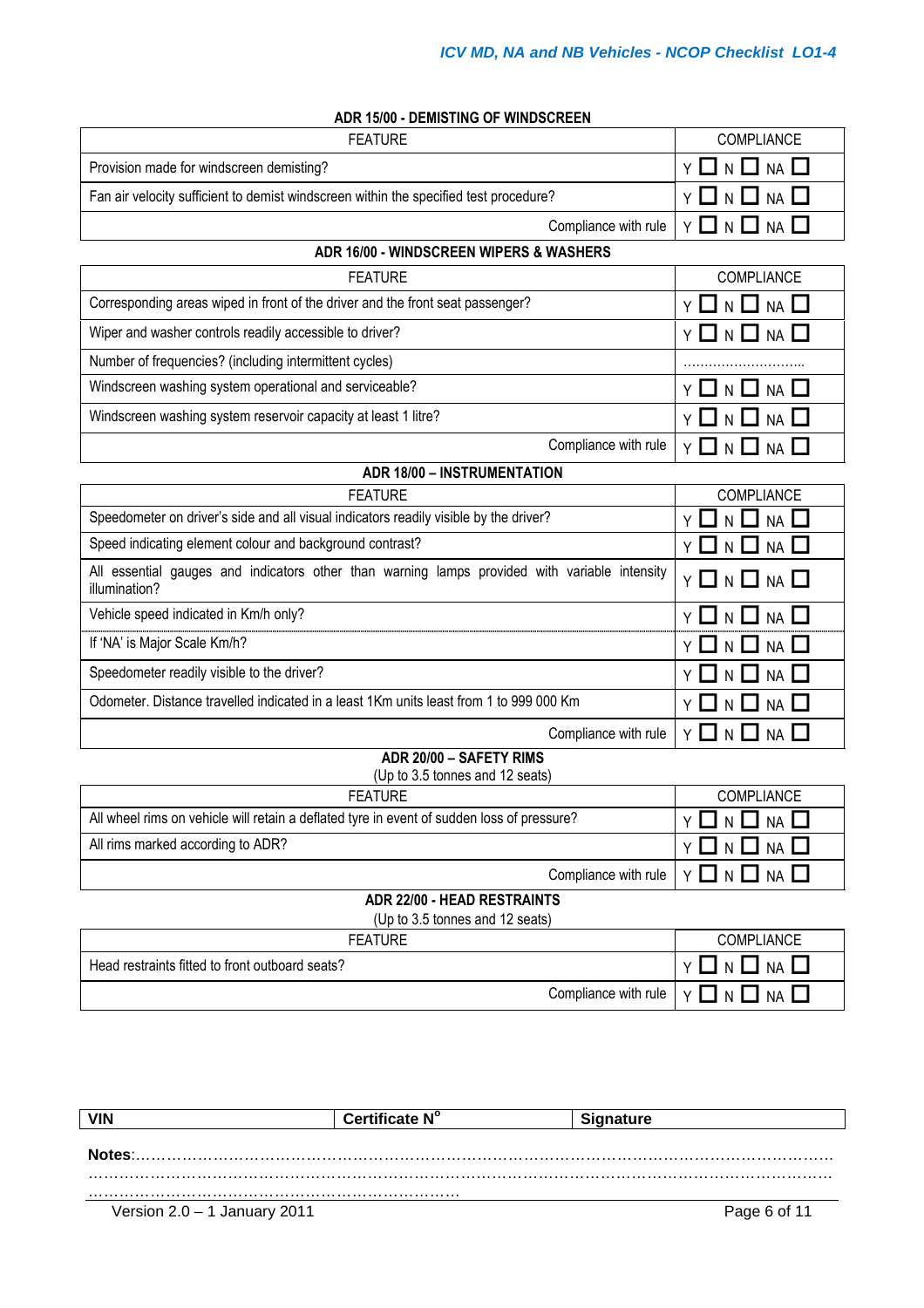| ADR 24/00 - TYRE AND RIM SELECTION |  |
|------------------------------------|--|
|------------------------------------|--|

| FEATURE                                                                                     | <b>COMPLIANCE</b>       |
|---------------------------------------------------------------------------------------------|-------------------------|
| Are NEW tyres fitted?                                                                       | $Y \Box N \Box NA \Box$ |
| Tyres fitted comply with DOT or E mark specifications?                                      | $Y \Box N \Box NA \Box$ |
| All tyres fitted to the vehicle of the same load rating and type of 'Carcass' construction? | $Y \Box N \Box NA \Box$ |
| Compliance with rule                                                                        | Y □ N □ NA □            |

#### **ADR 25/00 - ANTI-THEFT LOCK** (Up to 3.5 tonnes and 12 seats)

| <b>FEATURE</b>                                                                                                                                                                                                   | <b>COMPLIANCE</b>       |
|------------------------------------------------------------------------------------------------------------------------------------------------------------------------------------------------------------------|-------------------------|
| Switch position 'Engine On' to 'Anti-theft' through 'Engine Off'?                                                                                                                                                | $Y \Box N \Box NA \Box$ |
| Key removal possible only in the anti-theft position?                                                                                                                                                            | $Y \Box N \Box NA \Box$ |
| With key in anti-theft position, is one of the following impossible?                                                                                                                                             | <b>Y □ N □ NA □</b>     |
| Steer vehicle/Engage forward drive gears/Release a brake? (Circle which is applicable)                                                                                                                           |                         |
| 'Engine off' position to 'anti-theft' position by more than a single rotary or linear motion of the key, or if<br>key removal activates the 'anti-theft device, more than 2mm of movement required to activate.? | $Y \Box N \Box NA \Box$ |
| Compliance with rule                                                                                                                                                                                             | VIINIINAII              |

### **ADR 28/00 - EXTERNAL NOISE OF MOTOR VEHICLES**

| <b>FEATURE</b>                                                                       | <b>COMPLIANCE</b>                                              |
|--------------------------------------------------------------------------------------|----------------------------------------------------------------|
| Vehicle sound level measurement satisfies WA VSR 2002 level for year of manufacture? | $Y \Box N \Box NA \Box$                                        |
| Exhaust system is original and in good condition with no leaks or corrosion?         | Y O N O NA O                                                   |
|                                                                                      |                                                                |
|                                                                                      | Compliance with rule $\vert \vee \Box \wedge \Box \wedge \Box$ |

## **ADR 30/00 - SMOKE EMISSION CONTROL FOR DIESEL VEHICLES**

| <b>FEATURE</b>                                                        | <b>COMPLIANCE</b>                                      |
|-----------------------------------------------------------------------|--------------------------------------------------------|
| Engine filters, oils and injectors serviced?                          | Y □ N □ NA □                                           |
| Engine smoke or fuel/air ratio test conducted (test report attached)? | Y O N O NA O                                           |
|                                                                       | Compliance with rule $  \vee \Box \vee \Box \vee \Box$ |

#### **ADR 35/00- COMMERCIAL VEHICLE BRAKE SYSTEMS**

| <b>FEATURE</b>                                       | <b>COMPLIANCE</b>       |
|------------------------------------------------------|-------------------------|
| Service brake on all wheels?                         | $Y \Box N \Box NA \Box$ |
| Secondary brake system provided?                     | $Y \Box N \Box NA \Box$ |
| If service brake is hydraulic, is it a split system? | $Y \Box N \Box NA \Box$ |
| (1) Combined reservoir for split system?             | $Y \Box N \Box NA \Box$ |
| (2) If yes, is there a divider fitted?               | $Y \Box N \Box NA \Box$ |
| Label on or near brake fluid reservoir cap?          | YIINIINAII              |

| <b>VIN</b>                     | Certificate N° | Signature    |
|--------------------------------|----------------|--------------|
| Notes:                         |                |              |
|                                |                |              |
| Version $2.0 - 1$ January 2011 |                | Page 7 of 11 |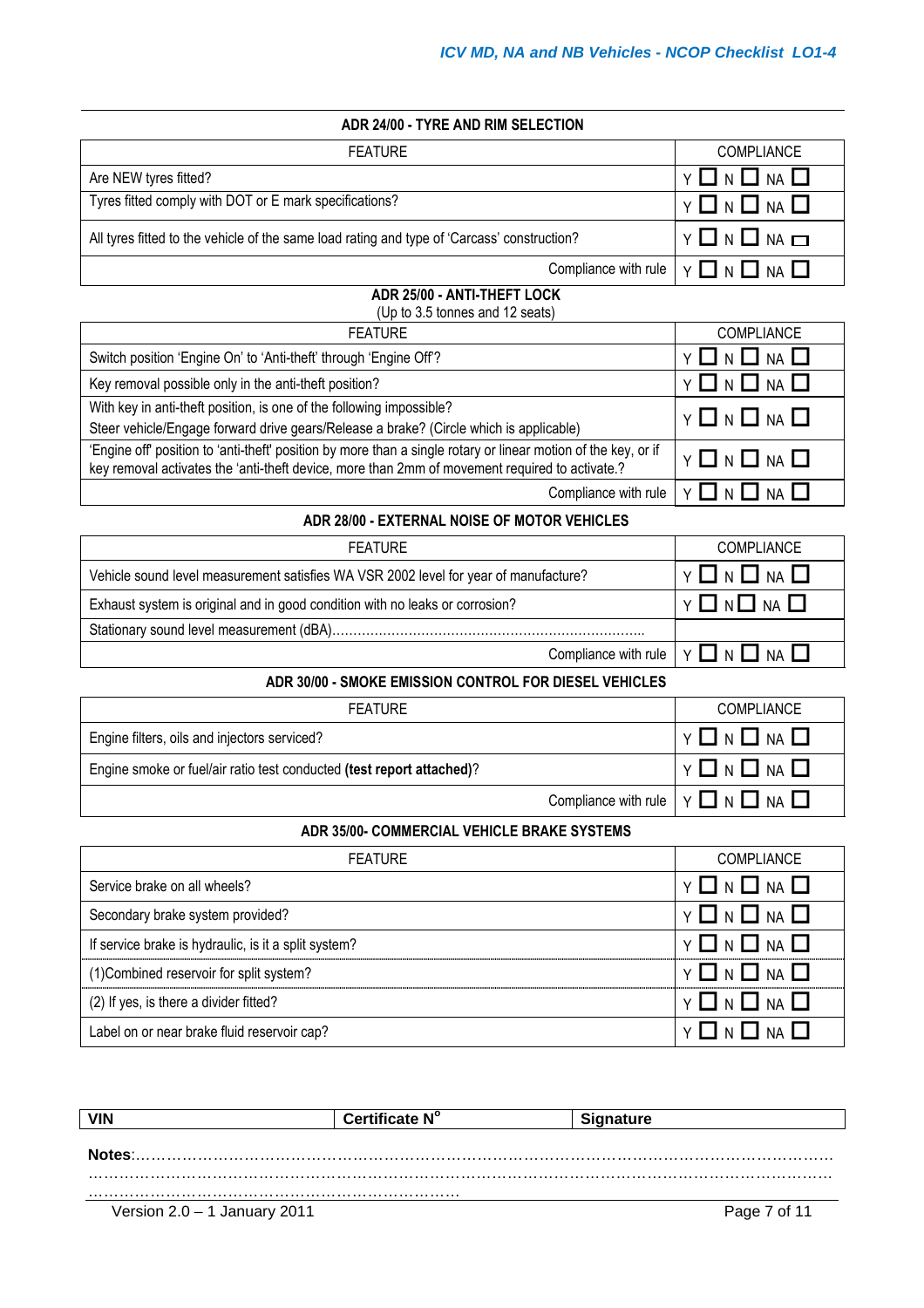$\overline{\phantom{a}}$ 

 $\overline{\phantom{0}}$ 

| Service brake failure indicator:                                                                                                            |                                         |  |  |
|---------------------------------------------------------------------------------------------------------------------------------------------|-----------------------------------------|--|--|
| Provided?<br>(1)                                                                                                                            | - 1<br><b>NA</b>                        |  |  |
| Lamp activation satisfactory?<br>(2)                                                                                                        | <b>NA</b><br>ΝI<br>- 1                  |  |  |
| Labelling satisfactory with at least the word 'BRAKE', or ISO symbol (U)<br>(3)                                                             | $Y \Box N \Box NA \Box$                 |  |  |
| Audible indicator provided with single brake power unit?                                                                                    | <b>NA</b><br>N                          |  |  |
| For system with brake power units, is a separate gauge provided for each reservoir?                                                         | $\sqsupset$ n $\sqcup$ na $\sqsubset$   |  |  |
| Park Brake.                                                                                                                                 |                                         |  |  |
| Retention in applied position mechanical?<br>(1)                                                                                            | <b>NA</b>                               |  |  |
| Control separate from service brake?<br>(2)                                                                                                 | <b>NA</b>                               |  |  |
| Min of 2 separate and distinct movements to release?<br>(3)                                                                                 | <b>NA</b>                               |  |  |
| If NA is it designed to minimise the possibility of inadvertent release?                                                                    | $\mathsf{N}$<br>$NA$ $\Box$<br>- 1<br>Y |  |  |
| (1) Park brake indicator a separate lamp (S), or a combined unit (C) with service brake failure lamp?<br>(indicate S or C)                  | $\Box$ n $\Box$ na $\Box$               |  |  |
| (2) Labelling satisfactory with the word 'PARK BRAKE', 'PARKING BRAKE', or $(\bigcup_{i=1}^{\infty} C_i)$ or $(\bigcup_{i=1}^{\infty} C_i)$ | NII<br><b>NA</b>                        |  |  |
| Compliance with rule                                                                                                                        | Y □ N □ NA □                            |  |  |
| ADR 36/00 - EXHAUST EMISSION CONTROL FOR HEAVY DUTY VEHICLES                                                                                |                                         |  |  |
| <b>FEATURE</b>                                                                                                                              | COMPLIANCE                              |  |  |
| Access to idle air/fuel mixture screw?                                                                                                      | $N$ $\Box$<br><b>NA</b><br>Y            |  |  |
| Engine emission IM240 test conducted (test report attached)? (delayed)                                                                      | <b>NA</b><br>Y<br>N                     |  |  |
| Compliance with rule                                                                                                                        | YII<br>N LI<br><b>NA</b>                |  |  |
| ADR 40/00 - EMISSION CONTROL FOR LIGHT VEHICLES                                                                                             |                                         |  |  |
| (Vehicles not exceeding 2.7t GVM)                                                                                                           |                                         |  |  |
| <b>FEATURE</b>                                                                                                                              | COMPLIANCE                              |  |  |
| Readily visible unleaded fuel label affixed near petrol filler inlet(s) or filler cap(s) marked?                                            | $N$ $\Box$<br><b>NA</b><br>Y            |  |  |
| Filler neck internal diameter more than 21.30 mm and less than 23.6 mm (for unleaded petrol nozzle<br>only)?                                | <b>NA</b><br>Y<br>N L I                 |  |  |
| Engine emission IM240 test conducted (test report attached)? (delayed)                                                                      | N $\square$ Na $\square$<br>-1<br>Y     |  |  |
| Compliance with rule                                                                                                                        | Y O N O NA O                            |  |  |
| ADR 41/00 - MANDATORY OPERATION ON UNLEADED PETROL                                                                                          |                                         |  |  |
| <b>FEATURE</b>                                                                                                                              | COMPLIANCE                              |  |  |
| Satisfactory unleaded fuel label affixed near petrol filler inlet(s)?                                                                       | N $\square$ NA $\square$<br>Y           |  |  |
| Filler neck internal diameter more than 21.30 mm and less than 23.6 mm (for unleaded petrol nozzle<br>only)?                                | $\Box$ N $\Box$ NA<br>Y                 |  |  |
| Compliance with rule                                                                                                                        | $\Box$ N $\Box$ NA $\Box$<br>Y          |  |  |
|                                                                                                                                             |                                         |  |  |

| <b>VIN</b>                     | Certificate N° | <b>Signature</b> |
|--------------------------------|----------------|------------------|
|                                |                |                  |
| Notes:                         |                |                  |
|                                |                |                  |
| Version $2.0 - 1$ January 2011 |                | Page 8 of 11     |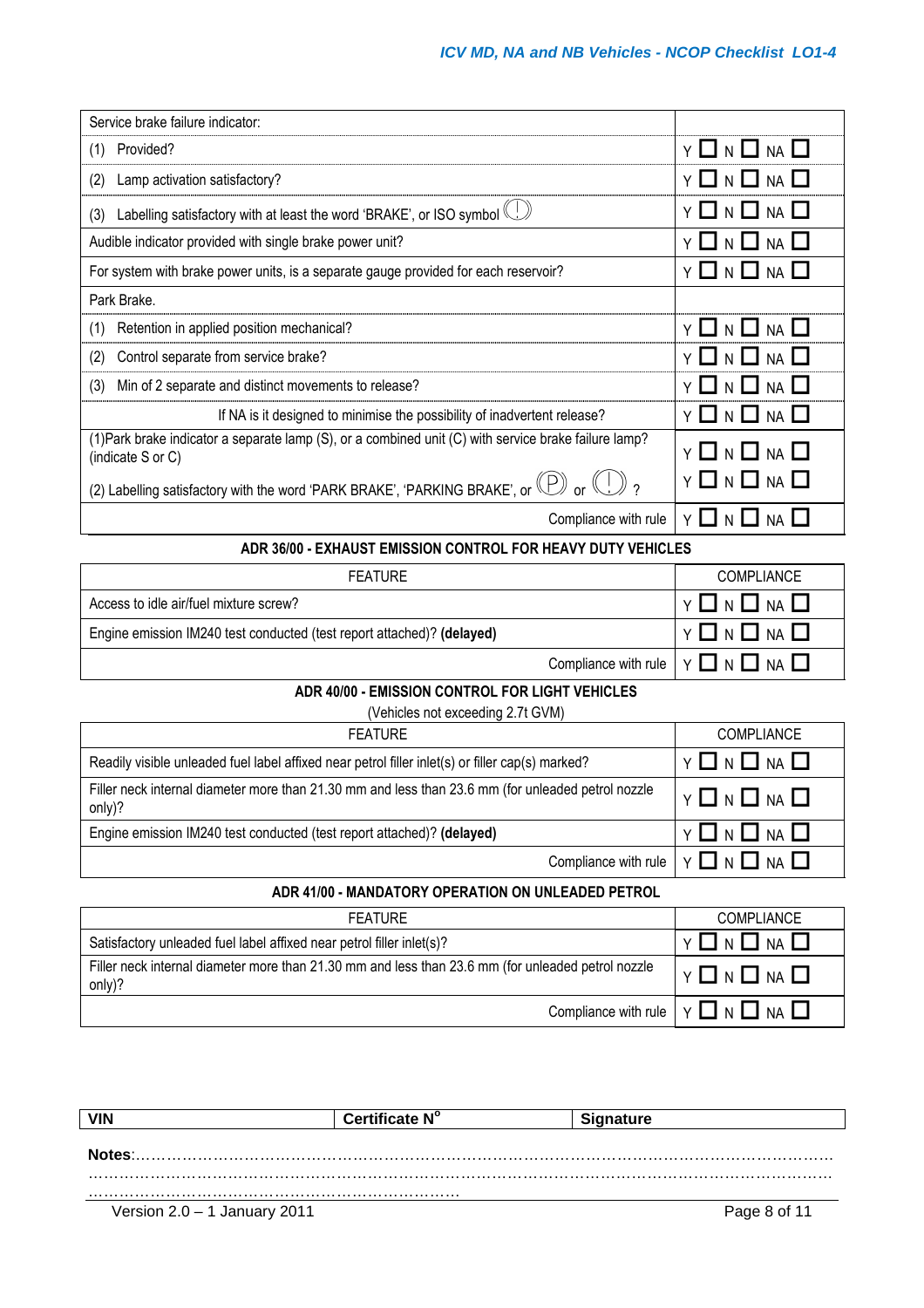### **ADR 42/02 - GENERAL SAFETY REQUIREMENTS**

This rule covers safety requirements for design and construction to ensure safe operation.

| <b>FEATURE</b>                                                                                                                     | COMPLIANCE                                |
|------------------------------------------------------------------------------------------------------------------------------------|-------------------------------------------|
| <b>BONNET LATCHING</b>                                                                                                             | $Y \Box N \Box NA \Box$                   |
| If bonnet front opening, is a second latching position provided?                                                                   |                                           |
| <b>CIGAR OR CIGARETTE LIGHTER</b>                                                                                                  | $Y \Box N \Box NA \Box$                   |
| Activation possible only with switch in "accessory" or "engine on" position?                                                       |                                           |
| <b>DIESEL ENGINES</b>                                                                                                              | $Y \Box N \Box NA \Box$                   |
| Device fitted to prevent inadvertent starting of engine?                                                                           |                                           |
| <b>STEERING SYSTEM</b>                                                                                                             | Y 囗 N 囗 NA 囗                              |
| Steering wheel located centrally or to the right?                                                                                  | $Y \Box N \Box NA \Box$                   |
| Steering wheel on left and vehicle is for personal use as per VSR Rule 21?                                                         |                                           |
| <b>AUTOMATIC TRANSMISSION</b>                                                                                                      |                                           |
| Fitted with automatic transmission?<br>If YES:                                                                                     | $Y \Box N \Box NA \Box$                   |
| Lever positions permanently displayed?                                                                                             | $\Box$ n $\Box$ na $\Box$<br>ΥI           |
| Neutral between forward and reverse?                                                                                               | $Y \Box N \Box NA \Box$                   |
| Park located at end and adjacent to reverse?                                                                                       | Y 囗 N 囗 NA 囗                              |
| Starter inoperative in forward or reverse?                                                                                         | Y 囗 N 囗 NA 囗                              |
| <b>FOR VEHICLE CATEGORY MA ONLY</b>                                                                                                |                                           |
| If lever is steering column mounted, is it moved upwards from neutral to reverse?                                                  | Y 囗 N 囗 NA 囗                              |
| If not column mounted describe location and direction of movement (All lever positions left of the                                 |                                           |
| steering wheel centre and neutral to reverse, upwards, forward or left)? (Indicate position and<br>direction)                      |                                           |
| <b>ELECTRICAL WIRING</b>                                                                                                           |                                           |
| Supported at not more than 600 mm intervals?                                                                                       | $Y \Box N \Box NA \Box$                   |
| Properly insulated, located and protected from chafing?                                                                            | $Y \ \Box \ N \ \Box \ N \ A \ \Box$      |
| <b>EXHAUST OUTLETS</b>                                                                                                             |                                           |
| Exhaust pipe extends at least 40 mm beyond rearmost unsealed joint of floor-pan?                                                   | $N$ $\Box$<br>$NA$ $\square$<br>ΥI<br>- 1 |
| Exhaust outlet within vehicle perimeter in plan?                                                                                   | コ N ロ<br>$NA$ $\Box$<br>Υl                |
| If exhaust discharges to the side of vehicle is it to the right side and downwards between 15 deg and<br>45 deg to the horizontal? | Y 囗 N 囗 NA 囗                              |
| If the exhaust discharges to the rear of the vehicle, is it between 10 deg above and 45 deg below                                  | $Y \ \Box \ N \ \Box \ N \ A \ \Box$      |
| horizontal?                                                                                                                        |                                           |
| <b>EXTERNAL OR INTERNAL PROTRUSIONS</b>                                                                                            |                                           |
| Devoid of external or internal projections or sharp or pointed fittings?                                                           | $Y \ \Box \ N \ \Box \ NA \ \Box$         |
| <b>FIELD OF VIEW</b>                                                                                                               | Y □ N □ NA □                              |
| Driver's view on either side and in all directions in front of the vehicle unobstructed?                                           |                                           |

| <b>VIN</b>                     | Certificate N° | <b>Signature</b> |
|--------------------------------|----------------|------------------|
| Notes:                         |                |                  |
|                                |                |                  |
| Version $2.0 - 1$ January 2011 |                | Page 9 of 11     |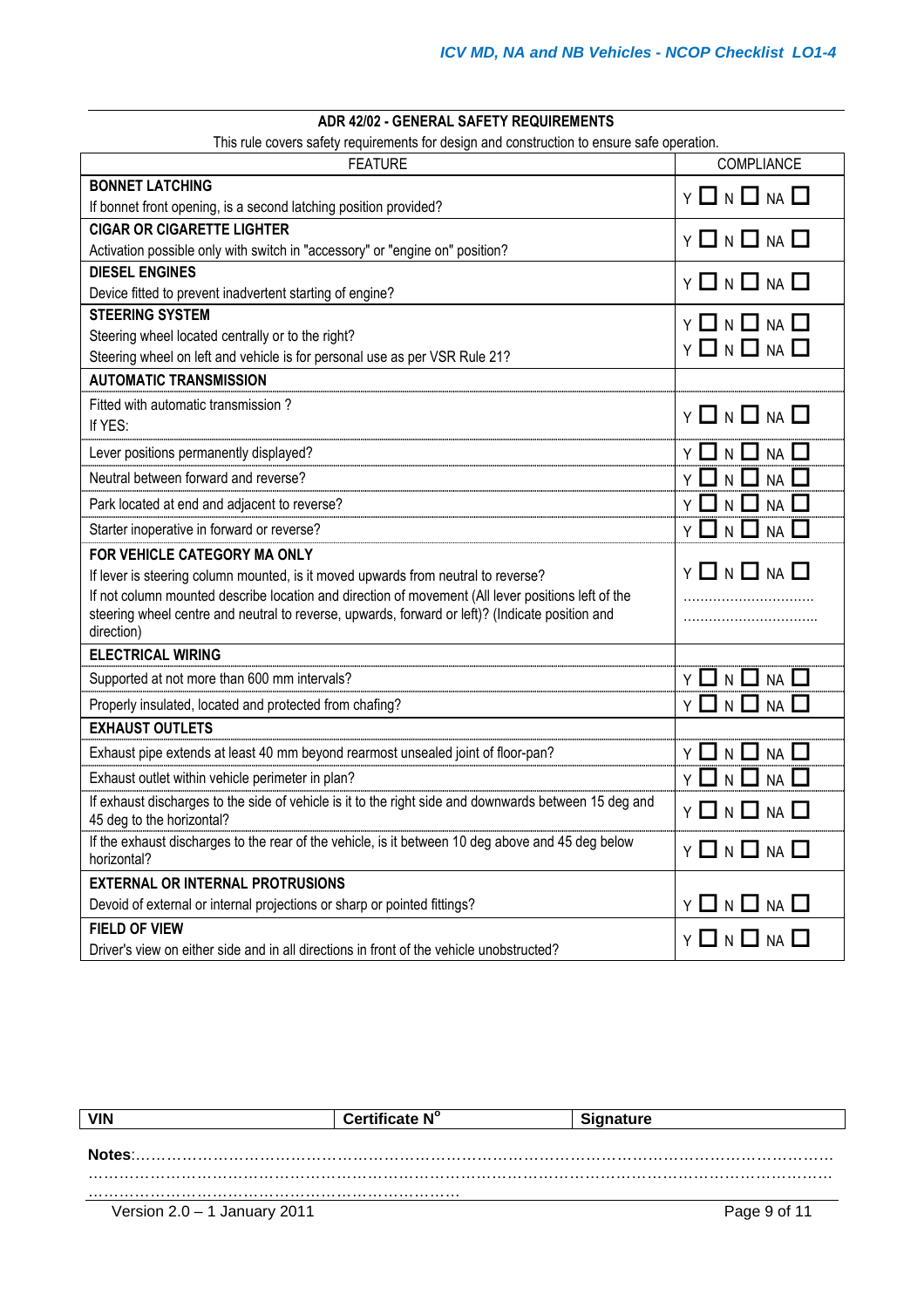| Front and rear wheels shrouded by wheel guards that will:<br>$Y \Box N \Box NA \Box$<br>(1) Direct downwards stones, mud, ice and snow as far as practicable?<br>$Y \ \Box \ N \ \Box \ N A \ \Box$<br>(2) Prevent direct contact in collision?<br>For MB and MC Category only<br>If mud-flaps are required to meet requirements of clause 15.2.2: do mud-flaps reach a point not higher<br>$Y \Box N \Box NA \Box$<br>than 230 mm above the ground for vehicles other than off-road vehicles, and 300 mm for vehicles<br>designed for off-road operation? |
|------------------------------------------------------------------------------------------------------------------------------------------------------------------------------------------------------------------------------------------------------------------------------------------------------------------------------------------------------------------------------------------------------------------------------------------------------------------------------------------------------------------------------------------------------------|
|                                                                                                                                                                                                                                                                                                                                                                                                                                                                                                                                                            |
|                                                                                                                                                                                                                                                                                                                                                                                                                                                                                                                                                            |
|                                                                                                                                                                                                                                                                                                                                                                                                                                                                                                                                                            |
|                                                                                                                                                                                                                                                                                                                                                                                                                                                                                                                                                            |
|                                                                                                                                                                                                                                                                                                                                                                                                                                                                                                                                                            |
| TELEVISION AND VISUAL DISPLAY UNITS                                                                                                                                                                                                                                                                                                                                                                                                                                                                                                                        |
| $Y \Box N \Box NA \Box$<br>Television receiver visual display monitor fitted?<br>If YES:                                                                                                                                                                                                                                                                                                                                                                                                                                                                   |
| $Y \square N \square NA \square$<br>Obstruction of driver's vision and impediment to driver or passenger movement prevented?                                                                                                                                                                                                                                                                                                                                                                                                                               |
| $Y \Box N \Box NA \Box$<br>Driver's visibility of images other than for driver's aid prevented?                                                                                                                                                                                                                                                                                                                                                                                                                                                            |
| <b>WINDOWS AND VENTILATION</b>                                                                                                                                                                                                                                                                                                                                                                                                                                                                                                                             |
| Can at least half of the windows be opened?<br>Y □ N □ NA □<br>If NA:                                                                                                                                                                                                                                                                                                                                                                                                                                                                                      |
| $Y \Box N \Box NA$<br>Is alternative ventilation adequate?                                                                                                                                                                                                                                                                                                                                                                                                                                                                                                 |
| Power for power windows available only through use of key?<br>$Y \Box N \Box NA \Box$<br>Except                                                                                                                                                                                                                                                                                                                                                                                                                                                            |
| $Y \Box N \Box NA \Box$<br>When the key has been removed windows remain operational for not more than 45 seconds?                                                                                                                                                                                                                                                                                                                                                                                                                                          |
| If the driver's door is operated within the 45 second period, windows remain operational for not<br>more than a further 45 seconds<br>$Y \square N \square NA \square$                                                                                                                                                                                                                                                                                                                                                                                     |
| $\sqrt{1} \wedge \sqrt{1}$ MA<br>Are all the switches for the rear power windows in close proximity of the driver?                                                                                                                                                                                                                                                                                                                                                                                                                                         |
| IF NA, is there design features to enable the driver to turn off the rear window switches and to initiate<br>$Y \Box N \Box NA \Box$<br>the opening of the rear windows?                                                                                                                                                                                                                                                                                                                                                                                   |
| $Y \Box N \Box NA \Box$<br>Windows other than for the driver's position provided with momentary type switches or valves?                                                                                                                                                                                                                                                                                                                                                                                                                                   |
| <b>WARNING DEVICE AUDIBLE</b><br>$Y \Box N \Box NA \Box$<br>Fitted with at least one horn with constant amplitude and frequency characteristics?                                                                                                                                                                                                                                                                                                                                                                                                           |
| $Y \Box N \Box NA \Box$<br>Compliance with rule                                                                                                                                                                                                                                                                                                                                                                                                                                                                                                            |
| ADR 43/01 - VEHICLE CONFIGURATION & MARKING                                                                                                                                                                                                                                                                                                                                                                                                                                                                                                                |
| COMPLIANCE<br><b>FEATURE</b>                                                                                                                                                                                                                                                                                                                                                                                                                                                                                                                               |
| <b>COMPLIANCE PLATE</b><br>$Y \Box N \Box NA \Box$                                                                                                                                                                                                                                                                                                                                                                                                                                                                                                         |
| Australian Compliance Plate fitted<br><b>ENGINE NIIMRER</b>                                                                                                                                                                                                                                                                                                                                                                                                                                                                                                |

| <b>ENGINE NUMBER</b>                                                                                    |                         |
|---------------------------------------------------------------------------------------------------------|-------------------------|
| Engine number stamped, legible and satisfactorily located?                                              | $Y \Box N \Box NA \Box$ |
| Engine number be readily seen when engine installed in vehicle?                                         | Y □ N □ NA □            |
| <b>REGISTRATION PLATES</b>                                                                              |                         |
| All parts of front and rear number plate (made as per Fig. 1 of ADR43/00) below 1300 mm from<br>ground? | Y □ N □ NA □            |
| No part of front and rear number plate obscured by any part of or equipment on the vehicle?             |                         |

|                                | Certificate N° | <b>Signature</b> |
|--------------------------------|----------------|------------------|
|                                |                |                  |
| Notes:                         |                |                  |
|                                |                |                  |
| Version $2.0 - 1$ January 2011 |                | Page 10 of 11    |